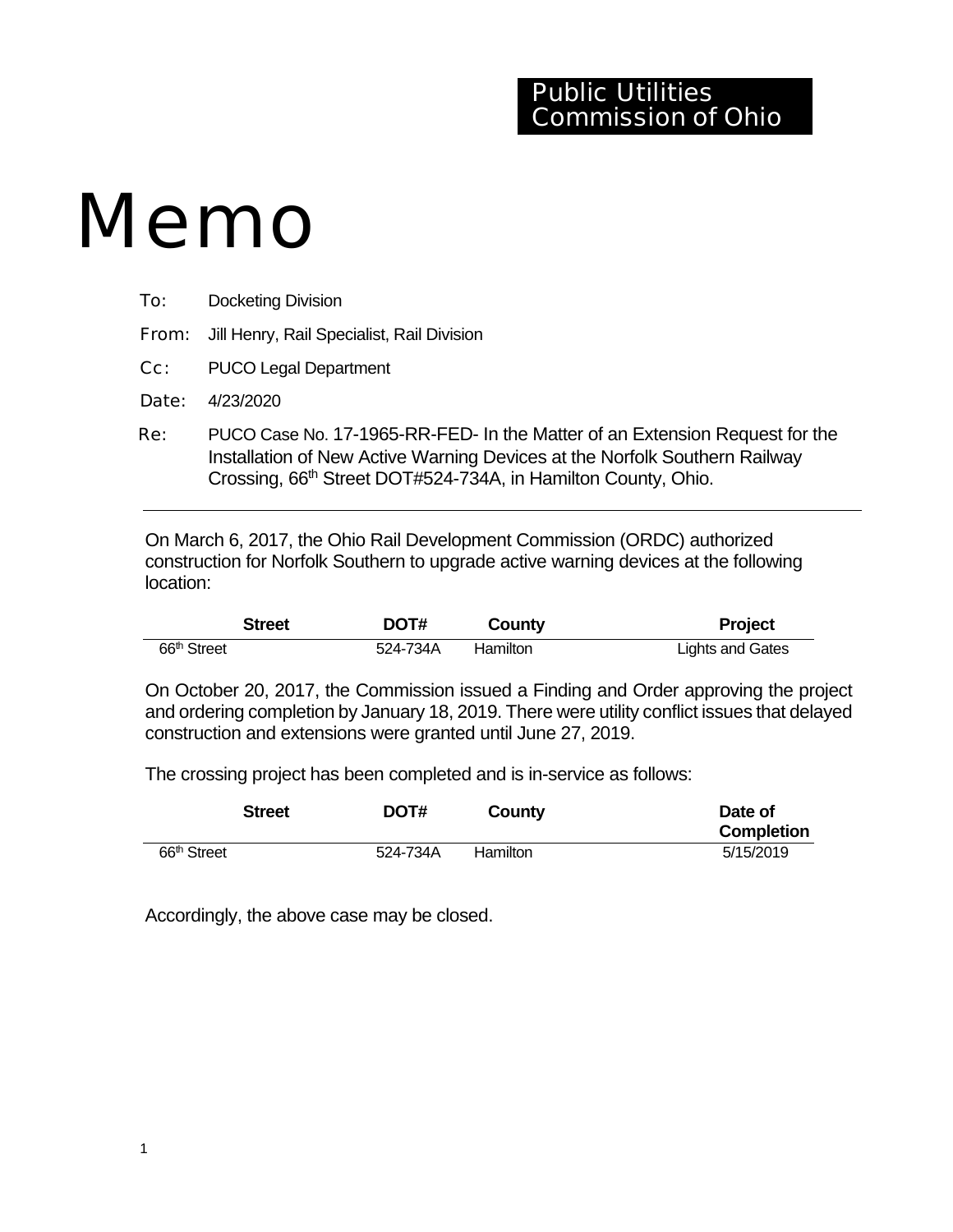Date: May 15, 2019 File: New File #: CX1111387

Ms. Jill Henry Grade Crossing Planner Safety Programs Division/Rail Public Utilities Comm. of Ohio 180 East Broad Street Columbus, OH 43215-3793

Ms. Henry:

 Rail/Highway grade crossing warning devices were modified and placed in service at the following location on the date shown:

| State Project #: PID# 100180   |                         |
|--------------------------------|-------------------------|
|                                | Order #: 17-1965-RR-FED |
|                                | Street: 66TH ST         |
|                                | City: ELMWOOD PLACE     |
|                                | County: HAMILTON        |
|                                | DOT: 524734A            |
| Mile Post: CJ-253.4            |                         |
| New(N) / Upgrade(U):           | U                       |
| Type of Equipment: CANTS/GATES |                         |
| In-Service Date:               | May 15, 2019            |
| Project Requested By: State    |                         |

Sincerely,

J.W. Hopewell

cy: Kevin Centers - Asst. Manager State & Federal Aid Billing, Atlanta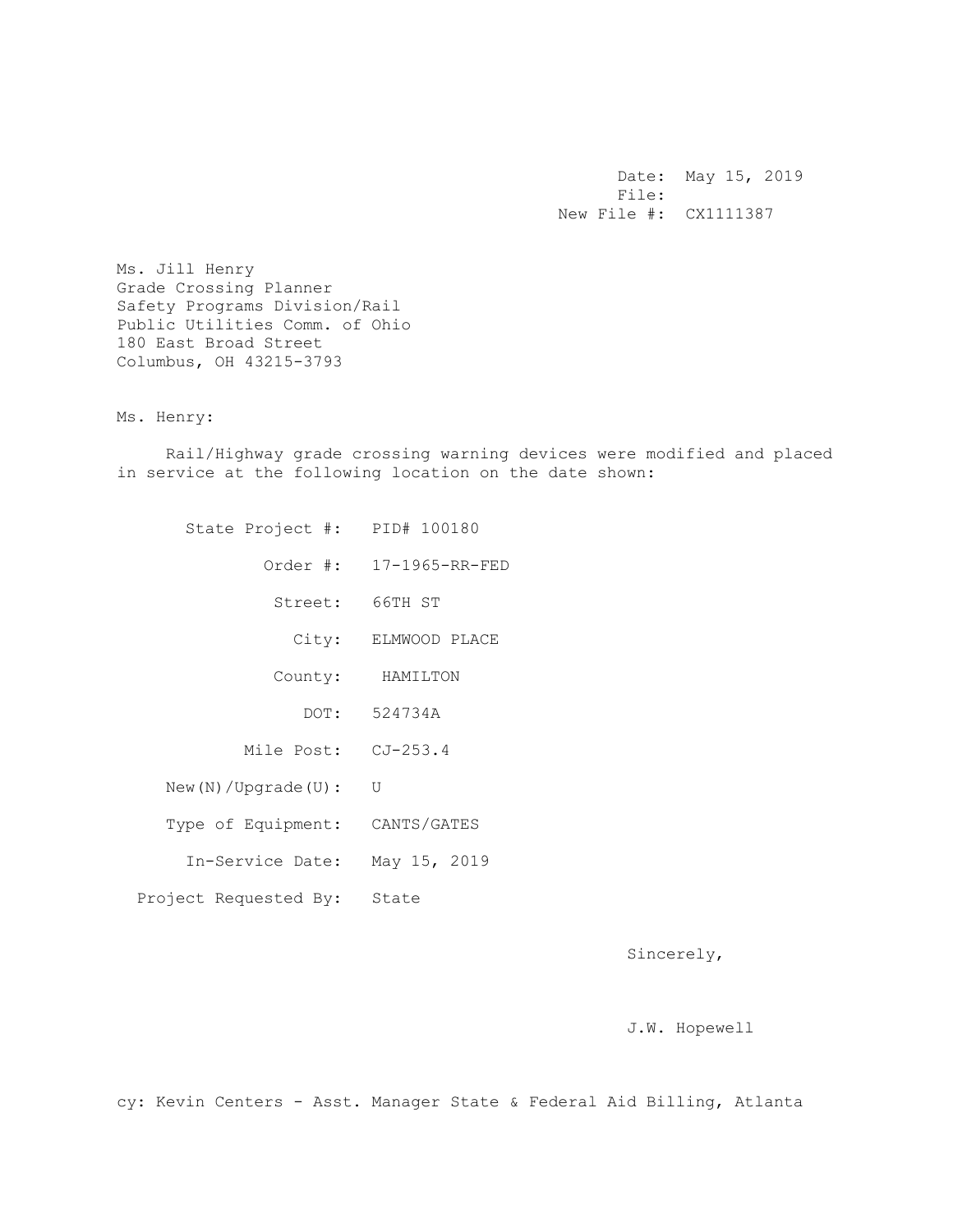Date: May 15, 2019 File: New File #: CX1111387

Ms. Catherine Stout Supervisor Ohio Rail Development Comm. Ohio DOT 50 W. Broad St., 15th Floor Columbus, OH 43216-0899

Ms. Stout:

 Rail/Highway grade crossing warning devices were modified and placed in service at the following location on the date shown:

|                         | State Project #: PID# 100180 |
|-------------------------|------------------------------|
| Order #: 17-1965-RR-FED |                              |
| Street: 66TH ST         |                              |
| ELMWOOD PLACE           | City:                        |
| HAMILTON                | County:                      |
| DOT: 524734A            |                              |
|                         | Mile Post: CJ-253.4          |
| U                       | $New(N) / Upgrade(U)$ :      |
| CANTS/GATES             | Type of Equipment:           |
| May 15, 2019            | In-Service Date:             |
|                         | Project Requested By: State  |
|                         |                              |

Sincerely,

J.W. Hopewell

cy: Kevin Centers - Asst. Manager State & Federal Aid Billing, Atlanta